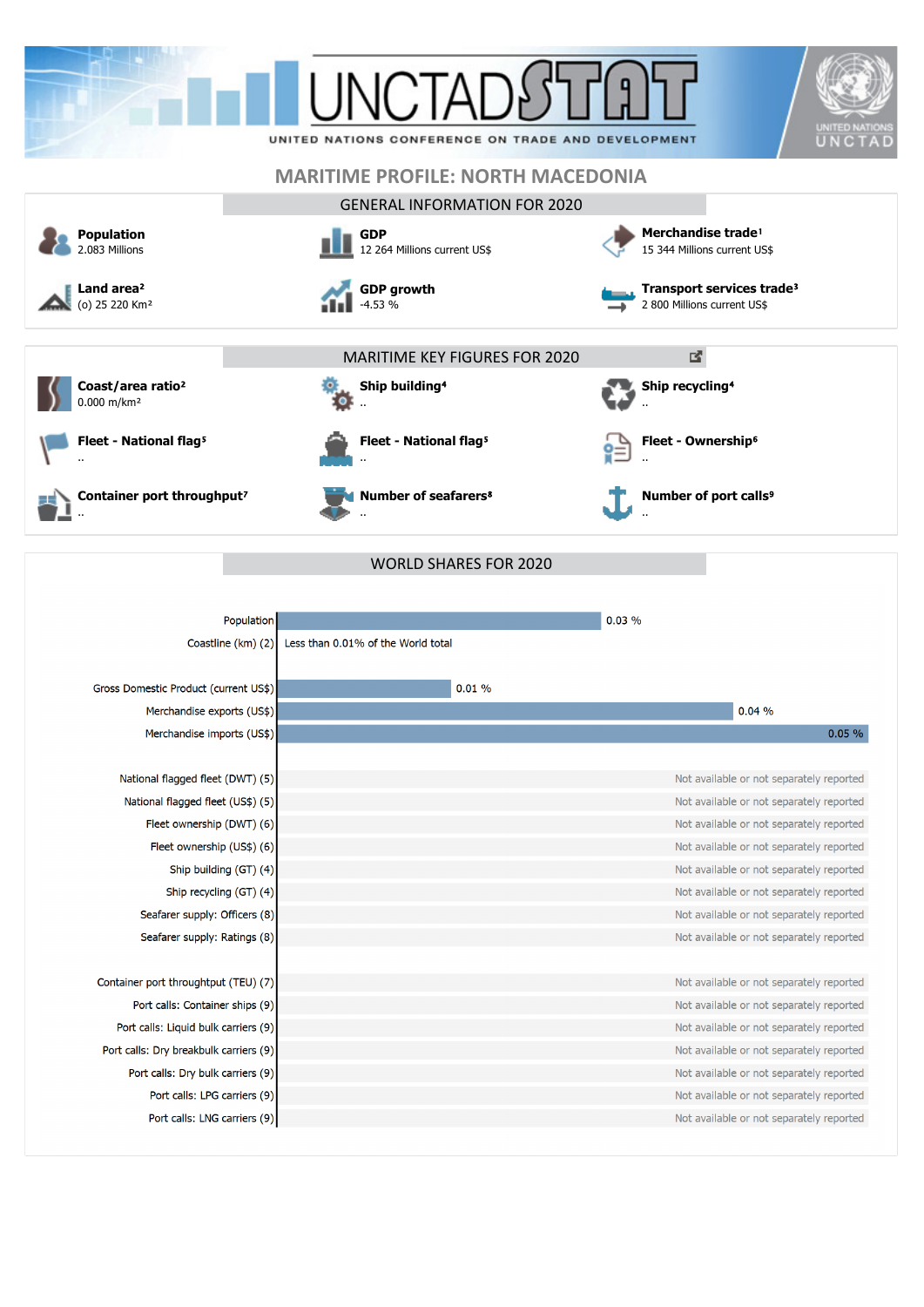# **NORTH MACEDONIA**



# INTERNATIONAL TRADE IN TRANSPORT SERVICES

| Services exports by main category <sup>10</sup> |      |       |      |      |
|-------------------------------------------------|------|-------|------|------|
| (as % of total services)                        | 2005 | 2010  | 2015 | 2020 |
| Transport                                       | 23.4 | 27.7  | 23.3 | 24.3 |
| Travel                                          | 13.0 | 19.9  | 17.3 | 15.2 |
| Other services                                  | 35.5 | 36.3  | 34.1 | 41.1 |
| Total trade in transport services <sup>10</sup> |      |       |      |      |
| (millions of US\$)                              | 2005 | 2010  | 2015 | 2020 |
| Transport services exports                      | 160  | 274   | 356  | 400  |
| Transport services imports                      | 218  | 302   | 308  | 344  |
| Transport services trade balance                | -58  | $-28$ | 48   | 56   |
|                                                 |      |       |      |      |

## **Carrying capacity by type of ship**<sup>5</sup>

| (Thousands DWT)      | 2005    | 2010      | 2015     | 2020      |
|----------------------|---------|-----------|----------|-----------|
| <b>Total fleet</b>   |         | $\cdot$ . | $\cdots$ | $\cdot$   |
| Oil tankers          | $\cdot$ | $\cdot$ . | $\cdots$ | $\cdots$  |
| <b>Bulk carriers</b> | $\cdot$ | $\cdot$ . | $\cdots$ | $\cdot$   |
| General cargo        | $\cdot$ | $\cdot$ . | $\cdots$ | $\cdot$ . |
| Container ships      |         | $\cdot$ . | $\cdots$ | $\cdot$   |
| Other types of ships |         | $\cdot$ . | $\cdots$ | $\cdot$   |
|                      |         |           |          |           |



Transport services exports growth rate in 2020

**-12.2 %**

國

図

## Fleet by type of ship<sup>5</sup>

**(Number of ships)**

No data available

NATIONAL FLEET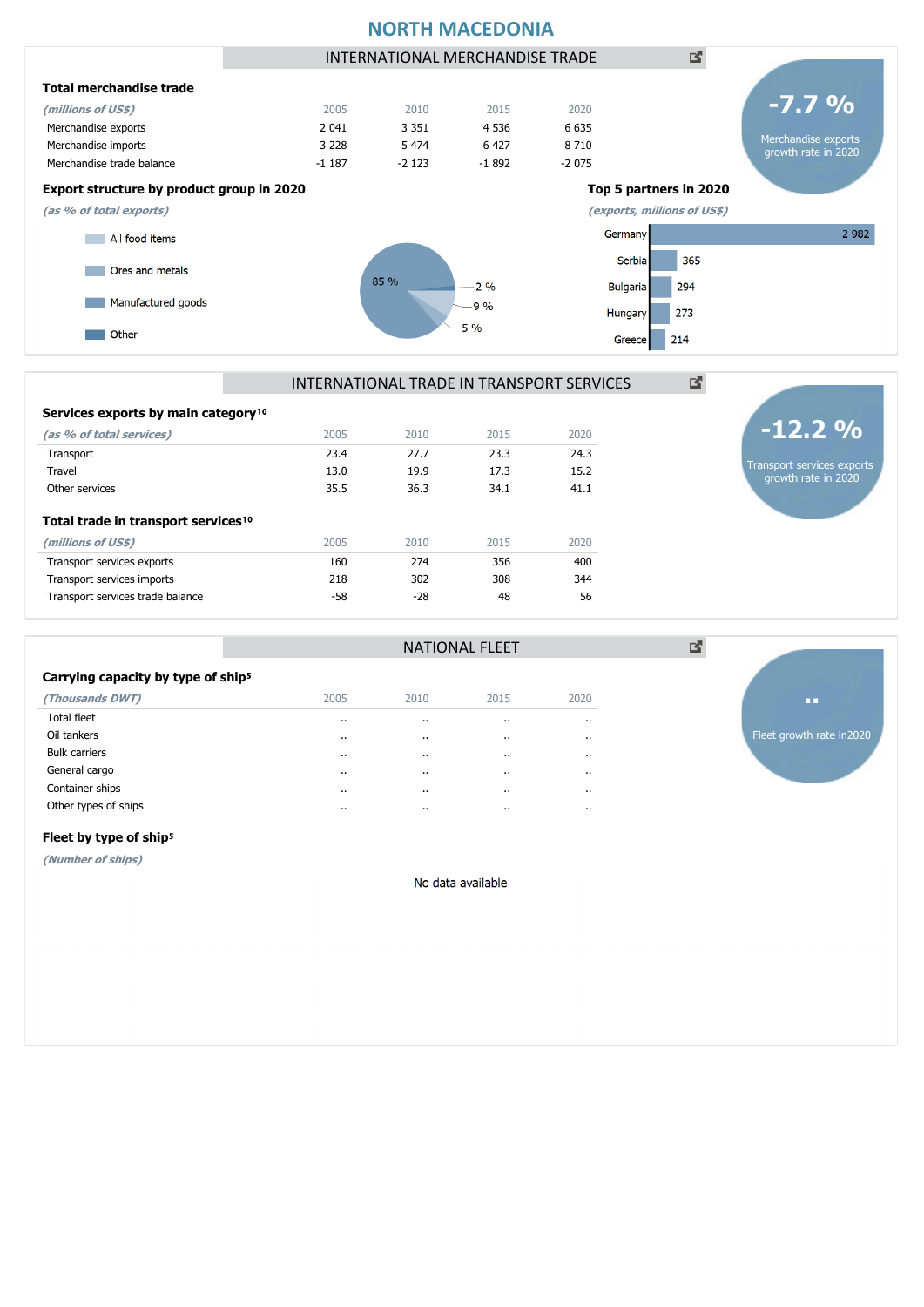# **NORTH MACEDONIA**

LINER SHIPPING CONNECTIVITY

## **Bilateral connectivity index - Top 10 partners in Q1 2020**<sup>11</sup>

**Can only take values between 0 (minimum) and 1 (maximum)**

## Liner shipping connectivity index<sup>11</sup>

**Maximum 2006=100 for China**

#### No data available

## No data available

# PORT CALLS AND PERFORMANCE

Port calls, time spent in ports, vessel age and size in 2020<sup>9</sup>

|                                  | Number of<br>arrivals | Median time<br>in port (days) | Avg age<br>of vessels | Avg size (GT)<br>of vessels | Avg cargo<br>carrying<br>capacity (DWT)<br>per vessel | Avg container<br>carrying<br>capacity (TEU)<br>per container<br>ship | Maximum size<br>(GT) of vessels |
|----------------------------------|-----------------------|-------------------------------|-----------------------|-----------------------------|-------------------------------------------------------|----------------------------------------------------------------------|---------------------------------|
| All ships                        | $\cdots$              | $\cdots$                      | $\cdot$ .             | $\ddotsc$                   | $\ddotsc$                                             | $\cdots$                                                             | $\cdots$                        |
| Liquid bulk carriers             | $\cdots$              | $\cdots$                      | $\cdots$              |                             |                                                       | $\cdots$                                                             | $\cdots$                        |
| Liquefied petroleum gas carriers | $\cdots$              | $\cdots$                      | $\cdots$              |                             |                                                       |                                                                      | $\ddotsc$                       |
| Liquefied natural gas carriers   | $\cdots$              | $\cdots$                      | $\cdots$              |                             |                                                       | $\cdots$                                                             | $\cdots$                        |
| Dry bulk carriers                | $\cdots$              | $\cdots$                      | $\cdot$ .             |                             | $\ddotsc$                                             | $\cdot$ .                                                            | $\ddotsc$                       |
| Dry breakbulk carriers           | $\cdots$              |                               | $\cdots$              |                             |                                                       | $\cdots$                                                             | $\cdots$                        |
| Roll-on/roll-off ships           | $\cdot$ .             | $\cdots$                      | $\cdot$ .             |                             | $\ddotsc$                                             | $\cdots$                                                             | $\ddotsc$                       |
| Container ships                  | $\cdots$              |                               | $\cdots$              |                             |                                                       | $\cdots$                                                             | $\cdots$                        |
| Passenger ships                  | $\cdot$ .             | $\cdots$                      | $\ddot{\phantom{0}}$  | $\cdots$                    | $\ddot{\phantom{0}}$                                  |                                                                      | $\ddot{\phantom{a}}$            |

## Port liner shipping connectivity index - Top 5 ports in 2020<sup>11</sup>

**Maximum 2006=100 for China, Hong Kong SAR**

#### No data available

図

図